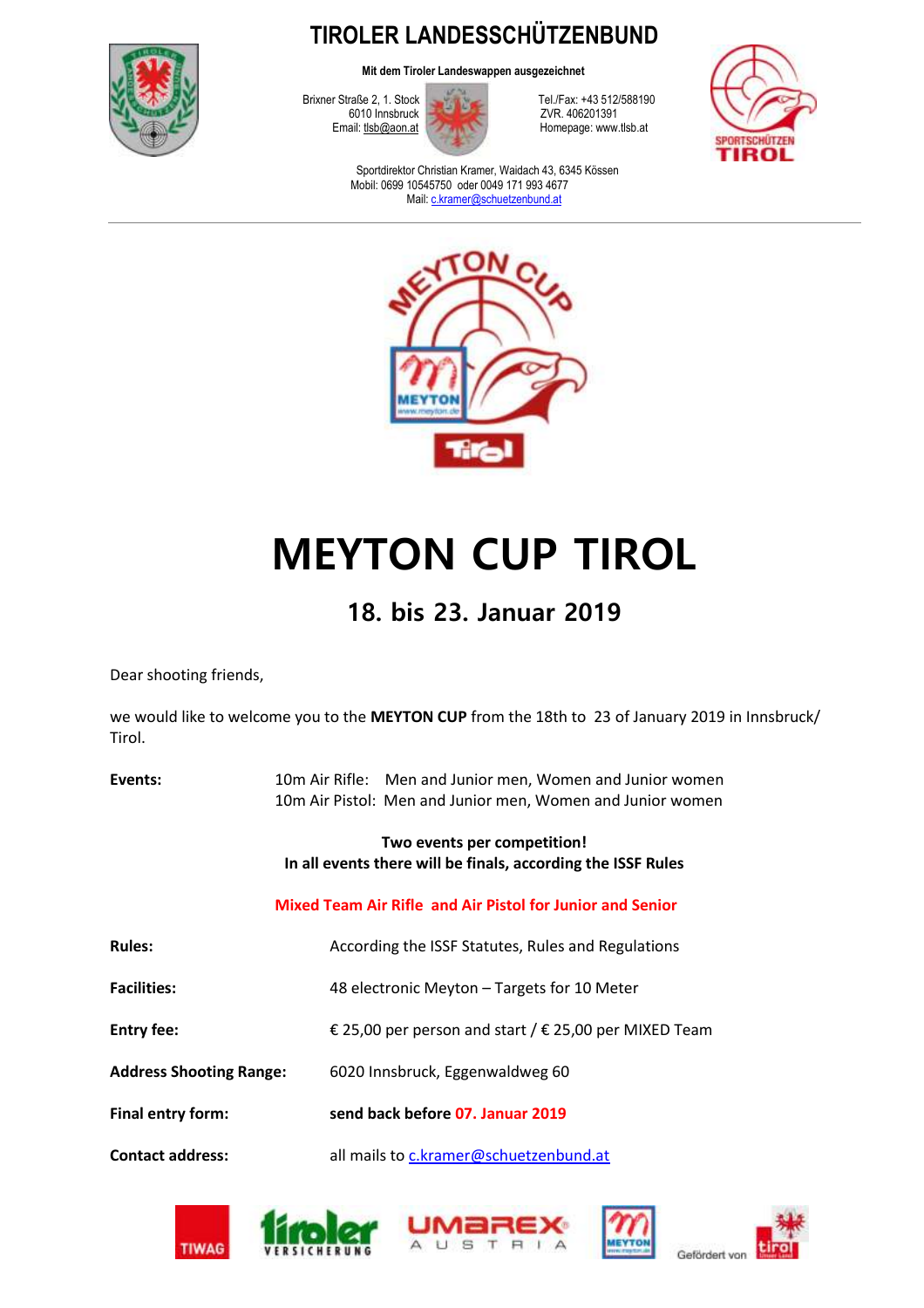## **TIROLER LANDESSCHÜTZENBUND**



**Mit dem Tiroler Landeswappen ausgezeichnet**



Homepage: www.tlsb.at



Sportdirektor Christian Kramer, Waidach 43, 6345 Kössen Mobil: 0699 10545750 oder 0049 171 993 4677 Mail: [c.kramer@schuetzenbund.at](mailto:c.kramer@schuetzenbund.at)

#### **Preliminary program:**

| 18.01.2019 | $16:10 - 16:20/$<br>19:25<br>19:30                       | $09:00 - 15:00$<br>15:00<br>$16:20 - 17:10$<br>17:40 - 17:50 / 17:50 - 18:40                               | Arrival and free training<br><b>Technical meeting</b><br>Qualification Junior MIXED Team AR<br>Qualification Junior MIXED Team AR and AP<br>Junior Mixed Team Final - Preparation and sighting time<br>Final Junior Mixed Team AR and AP                                                                                                       |
|------------|----------------------------------------------------------|------------------------------------------------------------------------------------------------------------|------------------------------------------------------------------------------------------------------------------------------------------------------------------------------------------------------------------------------------------------------------------------------------------------------------------------------------------------|
| 19.01.2019 | $08:30 - 08:45/$<br>$10:25 - 10:40/$<br>$12:20 - 12:35/$ | $08:45 - 10:00$<br>$10:40 - 11:55$<br>$12:35 - 13:50$<br>14:10<br>14:40<br>15:20<br>15:50                  | Relay 1 - AR junior women, AP junior women<br>Relay 2 - AR junior women, AP junior men<br>Relay 3 - AR junior men, AP junior men<br>Reporting AR junior women und AP junior women<br>Final AR junior women und AP junior women<br>Reporting AR junior men und AP junior men<br>Final AR junior men und AP junior men                           |
| 20.01.2019 | $08:30 - 08:45/$<br>$10:25 - 10:40/$<br>$12:20 - 12:35/$ | $08:45 - 10:00$<br>$10:40 - 11:55$<br>$12:35 - 13:50$<br>14:10<br>14:40<br>15:20<br>15:50<br>17:15 - 20:00 | Relay 1 - AR junior women and AR junior men<br>Relay 2 - AR junior women and AP junior men<br>Relay 3 - AP junior men und AP junior women<br>Reporting AR junior men and AR junior women<br>Final AR junior men and AR junior women<br>Reporting AP junior men and AP junior women<br>Final AP Junior men and AP Junior women<br>Free training |
| 21.01.2019 | $08:30 - 08:45/$<br>$10:25 - 10:40/$<br>$12:20 - 12:35/$ | $08:45 - 10:00$<br>$10:40 - 11:55$<br>$12:35 - 13:50$<br>14:10<br>14:40<br>15:20<br>15:50                  | Relay 1 - AP men and AP women<br>Relay 2 - AR men and AP men<br>Relay 3 - AR men and AR women<br>Reporting AP women and AP men<br>Final AP women and AP men<br>Reporting AR women and AR men<br>Final AR women and AR men                                                                                                                      |
|            | $17:10 - 17:20/$<br>$18:40 - 18:50/$<br>20:25<br>20:30   | $17:20 - 18:10$<br>18:50 - 19:40                                                                           | Qualification MIXED Team AP and AR<br><b>Qualification MIXED Team AR</b><br>Mixed Team Final - Preparation and sighting<br>Final Mixed Team air rifle and air pistol                                                                                                                                                                           |



VERSICHERUNG